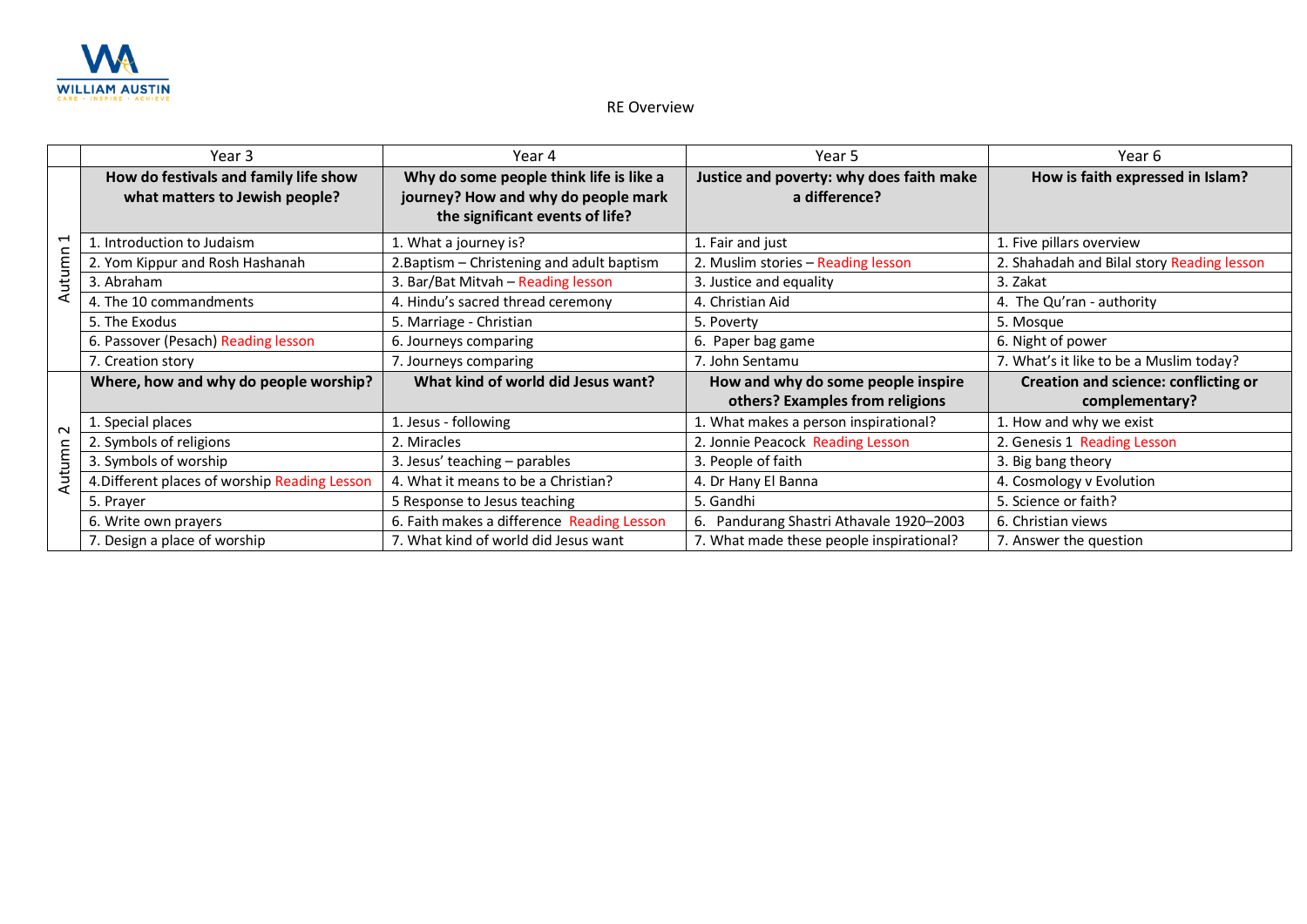

RE Overview

|                                         | Year 3                                            | Year 4                                                        | Year 5                                                           | Year 6                                                    |
|-----------------------------------------|---------------------------------------------------|---------------------------------------------------------------|------------------------------------------------------------------|-----------------------------------------------------------|
|                                         | What are the deeper meanings of the<br>festivals? | How is faith expressed in Sikh<br>communities and traditions? | <b>Values: what matters most to Humanists</b><br>and Christians? | Why do some people believe in God and<br>some people not? |
| $\overline{\phantom{0}}$<br>Ρã<br>Spril |                                                   | Gurdwara visit                                                |                                                                  |                                                           |
|                                         | . Diwali                                          | 1. Introduction to Sikhism                                    | 1. Code for living                                               | 1. Understand terms atheism, agnostic etc.                |
|                                         | 2. Hanukah Reading Lesson                         | 2. Key beliefs and beginnings Reading Lesson                  | 2. Perspectives on life                                          | 2. Beliefs about God Reading Lesson                       |
|                                         | 3. Shabbat research                               | 3. 10 Gurus                                                   | 3. Forgiveness and love                                          | 3. Why do people believe/not believe?                     |
|                                         | 4. Shabbat factfile                               | 4. Guru Granth Sahib                                          | 4. Christian living Reading Lesson                               | 4. Science and belief in God                              |
|                                         | 5. Vaisakhi                                       | 5. Sewa                                                       | 5. Importance of values                                          | 5. Science and belief in God                              |
|                                         | 6. Lent                                           | 6. Amrit ceremony and 5Ks                                     | 6. Peace                                                         | 6. Beliefs in action                                      |
|                                         | 7. Compare to non religious celebration           | 7. Amritsar                                                   | 7. Compare Humanist values against                               | 7. Answer question Is God Real?                           |
|                                         |                                                   |                                                               | Christian values                                                 |                                                           |
|                                         | Why do Christians call the day Jesus died         | How do festivals and worship show what                        | What does it mean if Christians believe                          | What do Christians believe Jesus did to                   |
|                                         | 'Good Friday'?                                    | matters to Muslims?                                           | God is holy and loving?                                          | 'save' people?                                            |
|                                         | 1. What is salvation                              | 1. What Muslims believe about God?                            | 1. Beliefs about God Reading Lesson                              | 1. Recount events of Holy week                            |
| $\sim$<br>ρg<br>Έ                       |                                                   | <b>Reading Lesson</b>                                         |                                                                  |                                                           |
|                                         | 2. Holy week for Christians                       | 2. Prayer                                                     | 2. Holy God/Loving God                                           | 2. Sequence events of Holy week                           |
|                                         | 3. Holy week Reading Lesson                       | 3. Ramadan                                                    | 3. Music/Worship                                                 | 3. Christian Artefacts Reading Lesson                     |
| S                                       | 4. How celebrate Holy week                        | 4. Eid-ul-Fitr                                                | 4. Cathedrals                                                    | 4. What Christians believe about Jesus' death             |
|                                         | 5. Visitors from Salvation army                   | 5. Mosque - masjid                                            | 5. Compare Humanist and Christian beliefs                        | 5. Jesus' death celebrated                                |
|                                         | 6. Christian worship                              | 6. Hajj                                                       | 6. Representation of beliefs                                     | 6. How Christians mark Jesus' death                       |
|                                         | 7. Reasons behind Good Friday                     | 7. Speaker on Hajj                                            | 7. Two things that matte                                         | 7. Interpretation of sacrifice                            |